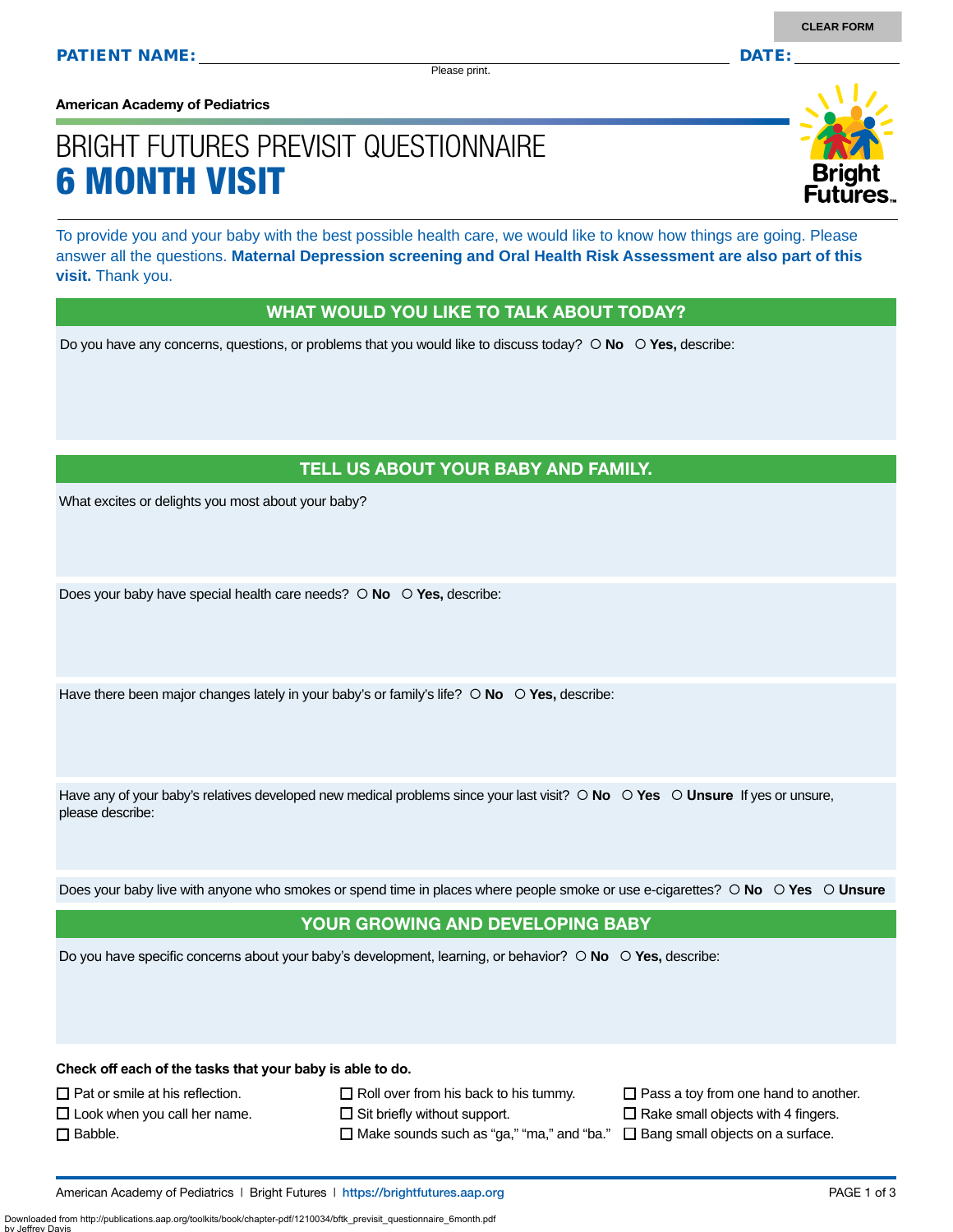# 6 MONTH VISIT

### RISK ASSESSMENT

| Hearing             | Do you have concerns about how your baby hears?                                                                                                                                                         | $\bigcirc$ No | O Yes         | O Unsure |
|---------------------|---------------------------------------------------------------------------------------------------------------------------------------------------------------------------------------------------------|---------------|---------------|----------|
| Lead                | Does your baby live in or visit a home or child care facility with an identified lead hazard or a<br>home built before 1960 that is in poor repair or that was renovated in the past 6 months?          | $\bigcirc$ No | O Yes         | O Unsure |
| Oral health         | Does your baby's primary water source contain fluoride?                                                                                                                                                 | O Yes         | $\bigcirc$ No | O Unsure |
| <b>Tuberculosis</b> | Was your baby or any household member born in, or has he or she traveled to, a country<br>where tuberculosis is common (this includes countries in Africa, Asia, Latin America, and<br>Eastern Europe)? | O No          | O Yes         | O Unsure |
|                     | Has your baby had close contact with a person who has tuberculosis disease or who has<br>had a positive tuberculosis test result?                                                                       | O No          | O Yes         | O Unsure |
|                     | Is your baby infected with HIV?                                                                                                                                                                         | $\circ$ No    | O Yes         | O Unsure |
| <b>Vision</b>       | Do you have concerns about how your baby sees?                                                                                                                                                          | $\bigcirc$ No | O Yes         | O Unsure |
|                     | Do your baby's eyes appear unusual or seem to cross?                                                                                                                                                    | $O$ No        | O Yes         | O Unsure |
|                     | Do your baby's eyelids droop or does one eyelid tend to close?                                                                                                                                          | $\bigcirc$ No | O Yes         | O Unsure |
|                     | Have your baby's eyes ever been injured?                                                                                                                                                                | O No          | O Yes         | O Unsure |

## ANTICIPATORY GUIDANCE

### How are things going for you, your baby, and your family?

#### YOUR FAMILY'S HEALTH AND WELL-BEING

| <b>Living Situation and Food Security</b>                                                                          |            |        |  |  |  |
|--------------------------------------------------------------------------------------------------------------------|------------|--------|--|--|--|
| Is permanent housing a worry for you?                                                                              |            | O Yes  |  |  |  |
| Do you have the things you need to take care of the baby, such as a crib, a car safety seat, and diapers?          |            | $O$ No |  |  |  |
| Does your home have enough heat, hot water, electricity, and working appliances?                                   |            | $O$ No |  |  |  |
| Within the past 12 months, were you ever worried whether your food would run out before you got money to buy more? | $\circ$ No | O Yes  |  |  |  |
| Within the past 12 months, did the food you bought not last, and you did not have money to get more?               |            | O Yes  |  |  |  |
| <b>Alcohol and Drugs</b>                                                                                           |            |        |  |  |  |
| Does anyone in your household drink beer, wine, or liquor?                                                         | $O$ No     | O Yes  |  |  |  |
| Do you or other family members use marijuana, cocaine, pain pills, narcotics, or other controlled substances?      | $\circ$ No | O Yes  |  |  |  |
| <b>Family Relationships and Support</b>                                                                            |            |        |  |  |  |
| Do you have people you can go to when you need help with your family?                                              | O Yes      | $O$ No |  |  |  |
| Do you have child care or a reliable person to care for your baby?                                                 |            | $O$ No |  |  |  |

#### CARING FOR YOUR BABY

| <b>Your Baby's Development</b>                                                                |               |            |
|-----------------------------------------------------------------------------------------------|---------------|------------|
| Is your baby learning new things?                                                             |               | $O$ No     |
| Is your baby adapting to new situations, people, and places?                                  |               | $O$ No     |
| Does your baby have ways to tell you what he wants and needs?                                 |               | $O$ No     |
| Does your baby respond when you look at books together?                                       | O Yes         | $\circ$ No |
| Is a TV, computer, tablet, or smartphone on in the background while your baby is in the room? | $\bigcirc$ No | O Yes      |
| Does your baby watch TV or play on a tablet or smartphone?<br>$\circ$ No                      |               | O Yes      |
| If yes, how much time each day?_____ hours                                                    |               |            |
| Does your baby have a regular daily schedule for feeding, napping, playing, and sleeping?     | O Yes         | $O$ No     |
| Is your baby learning to go to sleep by himself?                                              | O Yes         | $O$ No     |
| Can your baby calm herself?                                                                   | O Yes         | $O$ No     |
| Do you have ways to help your baby calm himself if he cannot do it himself?                   |               | $\circ$ No |

American Academy of Pediatrics | Bright Futures | https:/[/brightfutures.aap.org](https://brightfutures.aap.org/Pages/default.aspx) | Namerican Academy of Pediatrics | Bright Futures | https://brightfutures.aap.org